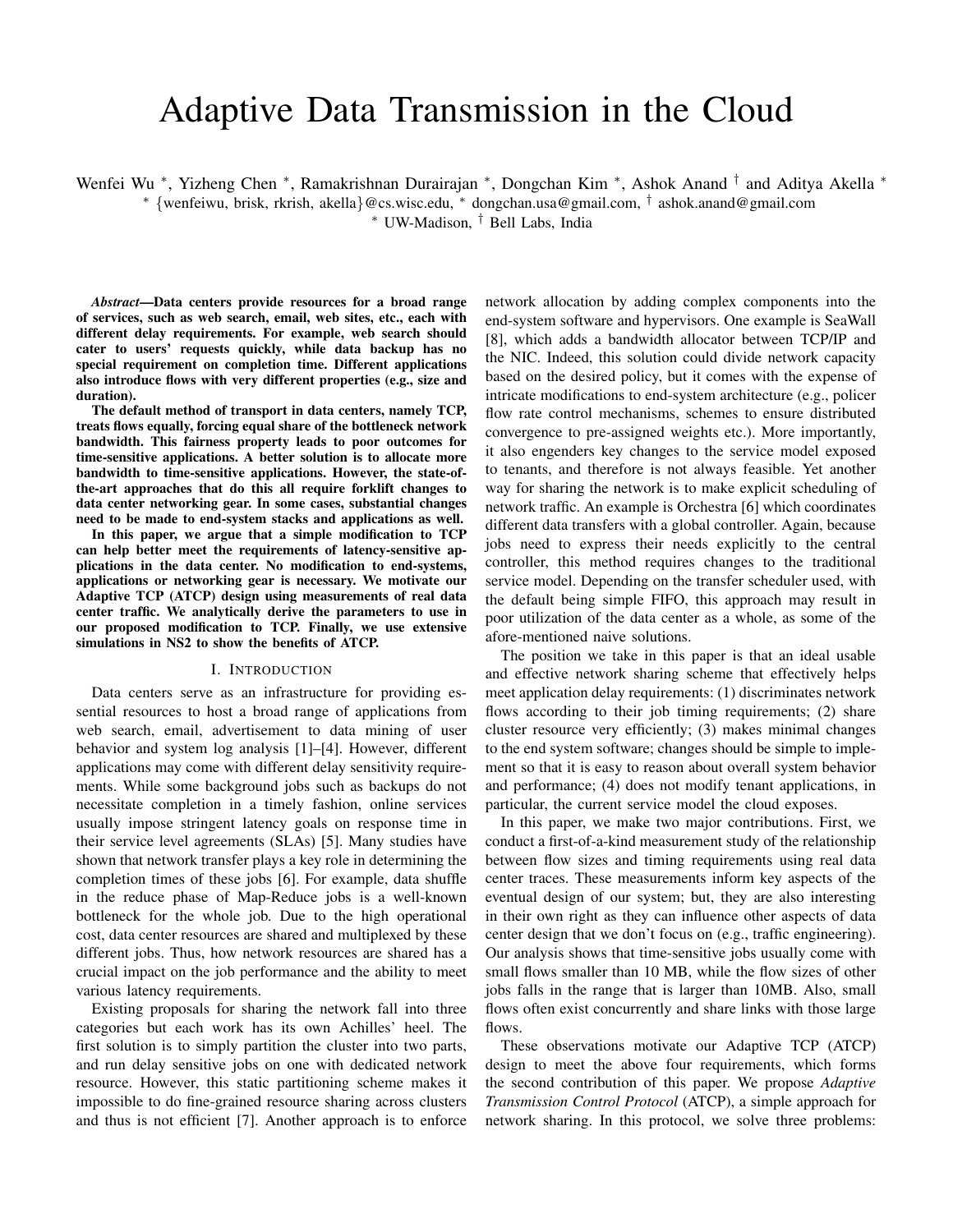how to precisely control flows' rate when they are contending, how much bandwidth to be allocated for various flows, and how to make the allocation to be flow agnostic. The basic idea is to modify the congestion control behavior in TCP and perform *adaptive weighted fairness sharing among flows*. As Tellent \ Web Server Database Backup is known, TCP allocates bandwidth equally among all flows and the sessions Flows Backup Flows and does not take job latency requirements into consideration. In order to distinguish flows with different timing targets, we count how many bytes a flow has delivered already. We dynamically tune a flow's weight such that it decreases as a flow transfers more data. In effect, we can prioritize small flows' bandwidth allocation and get them to complete faster than the larger flows that they are contending with. Our key insight is that only the additive increase behavior of TCP congestion control needs to be modified to realize the above form of weighted sharing. Therefore, our method makes as little a change as possible to the cloud infrastructure.

We introduce a weight-size function to derive a flow's weight according to the size of the data it has sent. The parameters in the weight-size function are the weight upper bound  $W_H$ , lower bound  $W_L$  and threshold T. We set up T by observing the empirical flow size distribution. We analyze different combinations of  $W_H$  and  $W_L$ , and chose ones which produce the smallest value for the median completion time over real data center traces.

Based on extensive simulations using NS2, we find that ATCP benefits small flows significantly. Thus, delay-sensitive applications see the greatest improvements. We conduct tracedriven simulations in a chain topology and find that compared with TCP; more than 90% of flows benefited from ATCP and reduced their completion times. Small flows'  $(< 100KB)$ average completion time is reduced by 10%; medium flows' (between 100KB and 10MB) completion time is reduced by 30%-40% on average; large flows' (> 10MB) completion time is almost not influenced. We simulate a distributed application flow trace in the fattree topology and show that the benefit introduced by ATCP to small flows is comparable to DCTCP. Finally, we perform a simulation of MapReduce jobs. The result shows that by improving small flows completion time, the whole job's performance improves.

This paper is organized as follows. Section II provides motivating examples for the problem. In section III, we analyze the flow characteristics and flow relationships. In section IV, we propose the requirements to design an adaptive transmission control protocol in the cloud. In section V, we build the theoretical basis of flow rate control and scheduling, and design ATCP. In section VI, we describe our implementation. In section VII, we evaluate our ATCP and compare it with TCP and DCTCP [9] in various scenarios. We discuss related work in section VIII. Finally, we conclude in section IX.

## II. MOTIVATING EXAMPLE

To motivate our changes on TCP, we describe below two kinds of applications: web services and a MapReduce distributed system, which are typical applications in current



Fig. 1: Various Flows in Data Center Applications



Fig. 2: Web Service Flow Completion Time

enterprise and university data centers. We measure their performance and should how our small changes improve them.

Web Services: A typical three-tier web service is shown in Figure 1(a). The query and response flows are usually small flows and they are delay-sensitive; the backup flows are usually pretty large. We collected packet trace continuously for 12 hours over multiple days in a campus data center (serving the students and staff of a large US University). Inside the data center, a variety of services are running simultaneously, ranging from archival to distributed file systems, E-mail, web services (administrative sites and web portals for students and faculty), and even multicast video streams. Web service traffic and distributed file system traffic constitute most of the traffic, 60% and 40%, respectively.

We modify TCP so that when a small flow  $(<10MB)$  meets with a large  $(>10MB)$  flow, it get 3 times more bandwidth than the large flow (We use our mechanism in ATCP, which is described in Section V). We use NS2 to simulate the above trace and compare TCP with the above modification in terms of flow completion times (Figure 2). Compared with TCP, the modified TCP reduces median completion time by more than half, from 200ms to 80ms; and more than 90% of web flows benefit from this change. Only some large flows are influenced, but their completion time is increased negligibly (by less than 1%). Then we look into the web service traffic, which are time-sensitive. More than 90% of the web flows are smaller than 10MB and they benefit from this modification.

MapReduce: A typical MapReduce workload (Figure 1(b)) first distributes raw data blocks to several mappers, following which each mapper does some computation over the data. Subsequently, there is a shuffle phase in which results from mappers are sent to reducers in a many-to-many mode. After each reducer collects all corresponding results, there may be a final collector to fetch the result. Each phase is composed of parallel network transfers, especially the shuffle phase,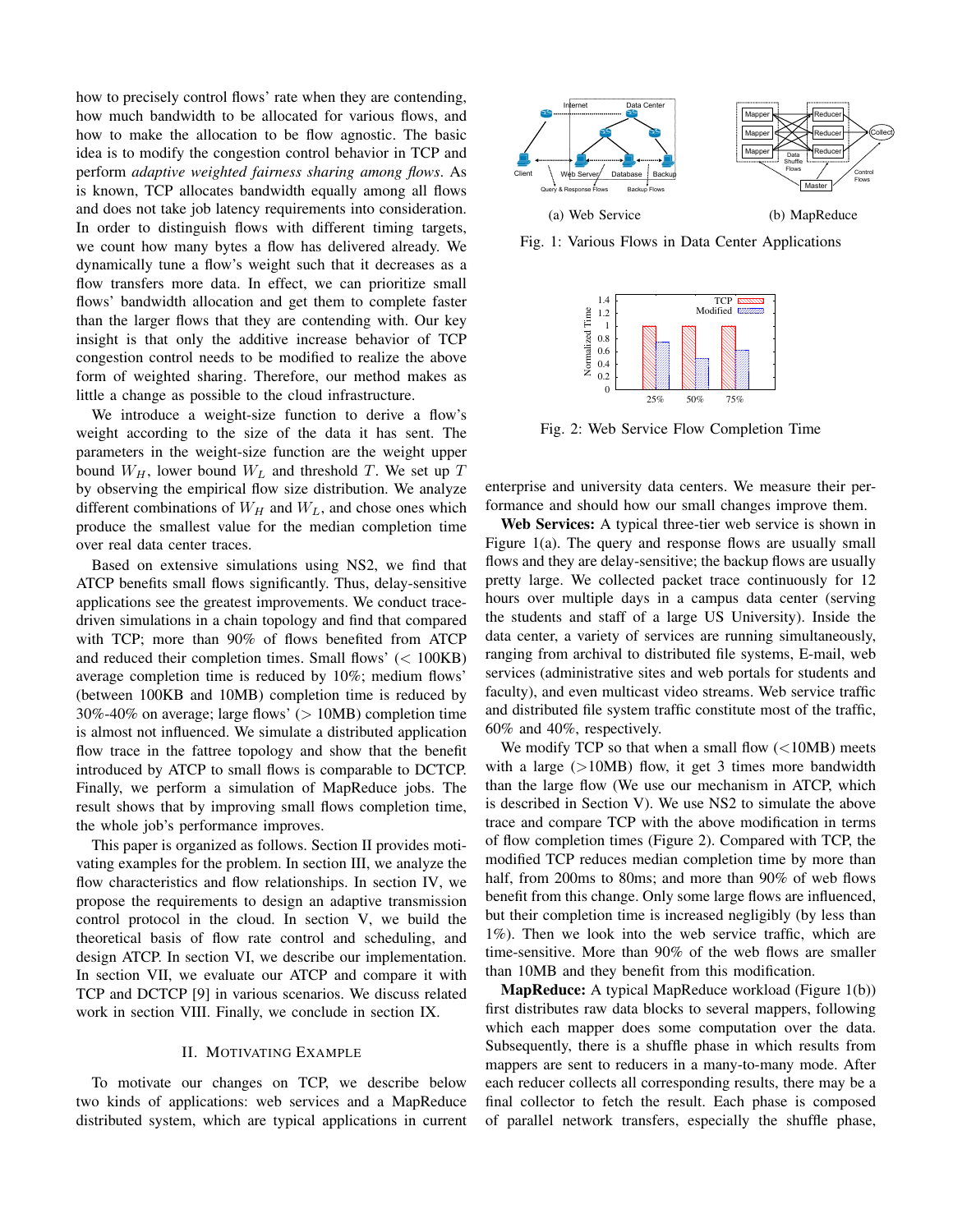

which takes 33% of total job completion time in typical computation jobs in the cloud [6]. A key issue in MapReduce is that, if one of the transfers in the shuffle phase is delayed ("straggler"), the entire job is affected. MapReduce flows are usually mixed up with other background data flows. If they can grab bandwidth from such (delay-insensitive) background flows, the data transfer time is reduced, thus improving the MapReduce job performance.

The examples show that if small flows get some "help" when competing with large flows at a bottleneck link, they can complete more quickly and improve overall job performance. From applications like web services, most flows are small (less than 10MB) according to our measurements; while for distributed computations like MapReduce, a given job can be split into smaller components, and fine-grained tasks are easier to schedule and can benefit from our new transport protocol. In this way our new transport protocol can improve most delaysensitive applications.

#### III. FLOW CHARACTERISTICS

To design Adaptive TCP, we leverage empirical observations of flow characteristics in a real-world data center. Unsurprisingly, we find flow distribution characteristics such as size and duration to be similar to measurements reported in [10], [11] and [12], but we repeat them here to provide a basis for the design choices in ATCP. A key difference is that we analyze the temporal relationship between flows such as overlap and arrival time interval. The observation results imply that small flows can take bandwidth away from large flows, and large flows will get the necessary compensation only after the completion of small flows.

The data center where we analyze traces has a canonical 2- Tier architecture, in which Middle-of-Rack switches are used to connect a row of 5 to 6 racks. Middle-of-Rack switches are connected by aggregation switches with an over-subscription factor of 2. In total, there are 500 servers and 22 network devices. To get the packet trace, we randomly selected a hand-



Fig. 4: Flow Size and Time Sensitivity

ful of locations and installed sniffers. Our collection spanned 12 hours over multiple days. According to our investigation and measurement (using the Bro application identification tool), the applications inside the data center are mainly web services (HTTP transactions, authentication services, custom applications) and distributed file system traffic.

First we examine the distributions of flow size. Flow size distribution in Figure III(a) indicates that 80% of the flows are smaller than 100KB in size and most of them are RPC requests and responses. Especially 99% of the flows are smaller than 10MB, and the flows between 100KB and 10MB are mainly web requests and response. The total bytes distribution shows most of the bytes are from the few large flows; especially over 80% of the bytes are sent by flows of size larger than 10MB. These flows are rare in amount; they are mainly introduced by activities like backup, virtual machine migration or large file transfers. We use small, medium and large to denote a flow of size [0, 100KB], [100KB, 10MB] and [10MB,  $\infty$ ) respectively and use these terms in the following text.

By our measurement, we find that most time-sensitive applications like web service have smaller size, while the large flows are usually not time-sensitive, as is shown in Figure 4.

From Figure III(b) about the **flow duration**, we find that in our data center, 80% of the flows are less than 10 seconds long, but there are still some flows that last for more than 100s. Most of the long-duration flows are large flows (larger than 1GB). Although the link capacity is 1Gbps, the flow's sending rate is constrained by contention from other flows.

In Figure III(c), we present the distribution of the number of active flows within a one second bin at one edge switch. In over 90% of the time instances, the number of active flows per edge switches is between 1000 and 2000, and these flows are not uniformly distributed on each link. On some "hot spot" links there are tens of flows, and the competition between them causes high utilization of the corresponding link.

Flow interarrival time is presented in Figure III(d). We observe that 80% of the flow's interval times were between 400us and 40ms. Given that 20% of the long-duration flows last longer than 10s, large flows will coexist with many small flows.

We also look into the temporal relationship between flows. Most switches maintain queues at in ports and out ports and all these queues typically share the same memory; so the contention between flows is not only restricted on links, but also on switch buffers. We separate large flows from small and medium flows, and calculate the percentage of time during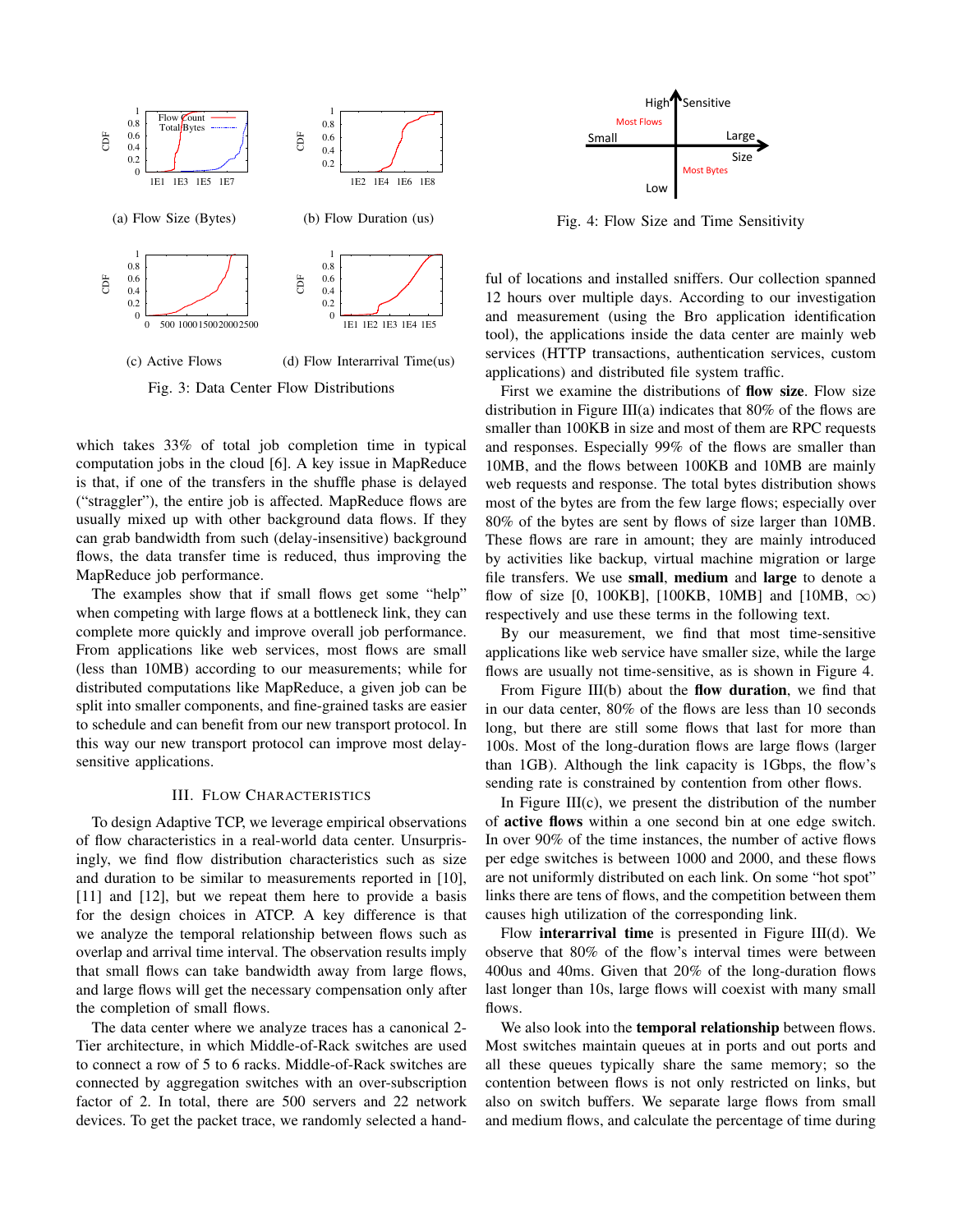which large flow exists over the total measurement time, which is over 95%. Then we look into each small or medium flow to see whether it is overlapping with one or more large flows; we find that over 90% of them flows have durations overlap with one or more large flows.

The above measurement and analysis has three implications. First, in a data center a variety of applications introduce flows of different properties. Most flows are mice flows, they are small in size, but are majority in quantity. Elephant flows are small in quantity, but they contribute the majority the total bytes. Second, as applications fill in the data center capacity, flows end up competing which results in bottlenecked links and switch buffers; most of these resources (link capacity and buffers) are taken by large flows. Third, most small flows and large flows coexist and compete with each other in the network; with large flows taking most of the network resources, small flows suffer. If small flows "borrow" some bandwidth from large flows, they would complete more quickly; while large flows can get time compensation after the small flows complete. The improvements to small flows can enhance a variety of different applications.

## IV. REQUIREMENTS

From the above examples and trace analysis, we identify the requirements of Adaptive TCP. Requirements such as **high** network utilization, low latency and scalability are common in network design. For our special motivation of reducing average completion time and ease to deploy, an ideal solution should also have the following properties.

Shorter average completion time: Small flows should complete more quickly, while large flows should be not influenced. According to our measurement, most time-intensive applications such as web services and distributed computations are transferring data under a certain size. If we can reduce the completion time of small flows, we will significantly improve application performance.

Flow agnostic: Operators do not need to know whether a flow is small or large. The rate allocation should be adaptive to the flow size automatically. One existing approach to distinguish small flow from large flow is to judge them by IP, port number in some historical records and deploy QoS accordingly. But we argue that this is not a reasonable way. With the rapid increase of applications, configurations for flows will become a large burden for the operator; in addition, it is hard to distinguish large flows and small flows in the same application such as FTP. Other approaches to adaptively allocate bandwidth to flows, such as  $D^3$  [5] and D2TCP [13], are not flow agnostic.

No changes to network devices: Recently router-based flow rate control protocols such as  $D^3$  [5] are proposed. In these protocols, routers need to perform some computations to allocate bandwidth to each flow. With so many commodity switches being deployed in data centers already, we believe an edge- and software- based solution is more reasonable [14], [15].

#### V. ADAPTIVE TCP

In this section, we theoretically prove that assigning weight to the TCP additive increase lead to precise flow rate control a flow's rate and preferring small flows to large flows benefits small flows without influence on large ones. Then we design Adaptive TCP (ATCP) which makes size-adaptive bandwidth allocation automatic.

# *A. Flow Rate Control*

In networks, each intermediate router maintains virtual output queues at each input port and an output queue at each output port; these queues share the switch memory [16]. Packets that arrive are served in first-in-first-out (FIFO) order in switches, and they are dropped when the switch buffer overflows which accounts for packet loss [17], [18]. A TCP flow begins with the slow start phase, during which its congestion window increases by 1 segment after each ACK. Duplicate ACKs (usually 3) indicate packet loss in the network, leading the congestion window to be halved. After the first loss, TCP gets into the congestion avoidance phase where the congestion window is increased by 1 segment every round trip time (RTT) and still halved in the case of the next packet loss (3 duplicate ACKs). This scheme is called additive increase multiplicative decrease (AIMD). The size of the data that a sender can send is at most equal to the congestion window size; therefore the sending rate is the congestion window size divided by RTT. RTT does not change too much in a flow's duration, so the congestion window determines the sending rate. In TCP all flows follow the same AIMD scheme, thus they equally share the network and achieve max-min fairness.

In the AIMD, we define a **weight** to each flow. A flow with weight  $a$  increases its congestion window by  $a$  segment each RTT in the congestion avoidance phase. Then the contending flows' sending rate can be precisely controlled by the following theorem.

Theorem 1: In congestion avoidance phase, if two contending flows additive increase rate ratio is  $a : b$  and the multiplicative decrease is the same (decreased by a half when congested), these two flows' sending rate ratio converge to  $a:b.$ 

Assumptions: (1) There are only 2 flows competing with each other. (2) The flow durations are long enough for them to converge to the final allocation ratio. (3) When the network is congested, the intermediate router starts to drop packets belonging to both the flows. (4) Both flows have the same total delay and RTT on their paths.

Symbols and Terms: (1)  $T$  is the total delay on the links of the path and  $T'$  is the RTT, (2)  $B$  is the total size of all switch buffers in the network, (3) On-path links have the same bandwidth capacity  $C$ , (4)  $\alpha$  is flow 1's weight, and  $\delta$  is flow 2's weight, (5) flow 1 and flow 2 converge to sending rate  $R_1$ and  $R_2$  finally.

**Proof:** The bandwidth-delay product is  $C \times T$  and so the total byte capacity in the network is  $C \times T + B$ , which is denoted by

$$
S = C \times T.
$$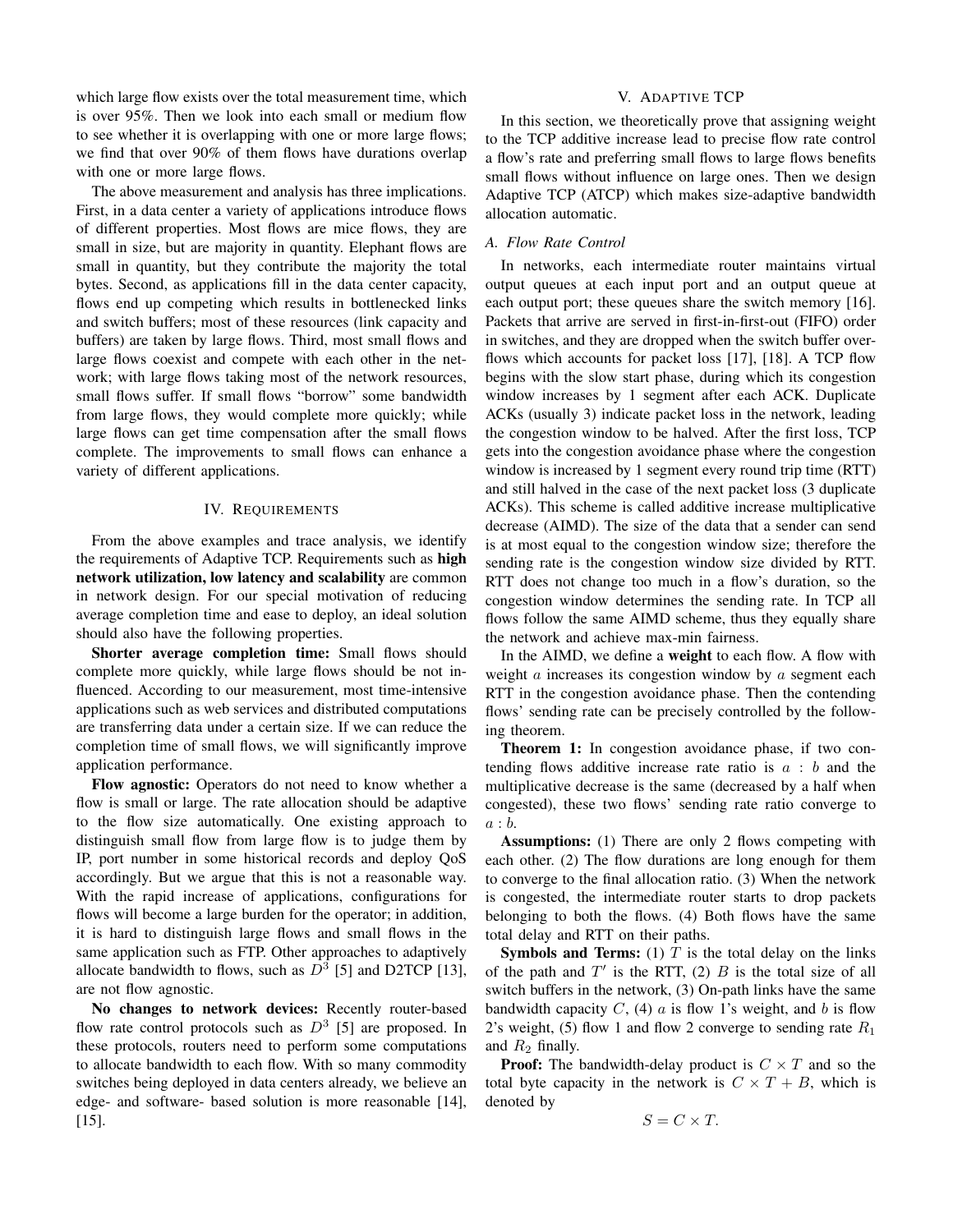

Fig. 5: Congestion Window Changes in the 2-flow Scenario

As two flows increase their own congestion window, the network experiences congestion. Assume the two flows' congestion windows are  $w_1$  and  $w'_1$  when the network is congested for the 1st time,  $w_2$  and  $w'_2$  for the 2nd time,...,  $w_i$  and  $w'_i$  the i-th time. Then we have

$$
w_j + w'_j = S, \forall j.
$$

When the network is congested, according to the multiplicative decrease the two flows' congestion windows are halved into  $0.5w_j$  and  $0.5w'_j$  respectively. In the following additive increase, their windows increase in a ratio of  $a : b$  until the remain 0.5S network capacity is divided. Then the next congestion occurs, at this time

$$
w_{j+1} = 0.5 \times w_j + 0.5 \times S \times \frac{a}{a+b}
$$
  

$$
w'_{j+1} = 0.5 \times w'_j + 0.5 \times S \times \frac{b}{a+b}.
$$

With this recursive equation,

$$
w_{j+1} - \frac{a}{a+b}S = 0.5(w_j - \frac{a}{a+b}S)
$$
  
= ... = 0.5<sup>j</sup>(w<sub>1</sub> - \frac{a}{a+b}S)

let  $i \to \infty$ , we have

$$
w = lim_{i \to \infty} w_i = S \times \frac{a}{a+b}
$$
  

$$
w' = lim_{i \to \infty} w'_i = S \times \frac{b}{a+b}.
$$

So sending rates of flow 1 and flow 2 are

$$
R_1 = \frac{S}{T'} \times \frac{a}{a+b}, R_2 = \frac{S}{T'} \times \frac{b}{a+b}.
$$

and

$$
R_1: R_2 = a:b.
$$

Simulation: We simulate the 2-flow scenario. The network topology is a 3-node chain topology, the link capacity is 100Mbps and the delay on links is 50us. The two flows have the same source and destination. We measure and plot the congestion window as a function of time in Figure 5.

In both TCP and weighted TCP, the 2 flows converge to a congestion avoidance state quickly. In TCP each of the 2 flows increases its congestion window by one segment size every RTT, and the window is halved in case of packet loss. In rate control mode, we set the weights of the 2 flows to be 1 and 2 respectively. In the final converged state, flow 1's congestion

window increases twice as fast as flow 2's. When the network is congested, both windows are halved. In converged state, the ratio of both flows' window sizes equals the ratio of weight at any time.

The assumption (2) holds for most of the flows. When a new flow joins the network, it contends with existing flows which probably take most of the link capacity. Assume the first packet drop happens at the rate of hundreds of Mbps and the RTT is hundreds of microseconds, then the congestion windows is in the order of tens of KB, the data that is already sent is also in this order. The assumption (4) does not always hold, which causes occasionally deviations from the theoretical result. But when the network is congested, and both flows are sending at least hundreds of packets per second, it is of high possibility that both flows' packets are dropped. The simulation (Figure 5) also shows that in most cases that the network is congested, both flows' congestion window are decreased by a half.

# *B. Small Flow First Scheduling*

With weighted TCP, we can control flows' sending rates precisely. When multiple flows contend about the bandwidth, the bandwidth allocation actually is a job scheduling problem. We propose that, by small flow first scheduling, we can reduce the average completion time.

**Theorem 2:** If a large flow with duration  $[s_1, t_1]$  and a small flow with duration  $[s_2, t_2]$  share the same network bandwidth, and if  $s_1 < s_2 < t_2 < t_1$ , then by allocating more bandwidth to the small flow, the average completion time of the two flows reduces.

**Symbols and Terms:** (1) the large flow has size  $S_1$  and the small  $S_2$ , (2) the shared link bandwidth on the path is  $C$ , (3) in TCP, the small flow sends at rate  $R_2$ ; when assigning more bandwidth to the small flow, it has sending rate of  $R'_2$ , (4) the durations of the large flow and the small one are  $[s'_1, t'_1]$  and  $[s'_2, t'_2]$  when assigning more bandwidth to the small flow.

Proof: With the same trace in two cases, we have

$$
s_1' = s_1, s_2' = s_2.
$$

Assigning more bandwidth in the 2nd case, we have

 $R'_2 > R_2.$ 

Then for the small flow

$$
t'_2 - s'_2 = \frac{S_2}{R'_2} < \frac{S_2}{R_2} = t_2 - s_2,
$$

completion time decreases. Consider the time when the last bytes of both flows is sent, we have

$$
t_1' - s_1' = \frac{S_1 + S_2}{C} = t_1 - s_1
$$

For the large flow, the completion time is the same. So the average completion time decreases.

By the measurement in Section III, we observe that most small flows start and finish in the duration of a large flow. Only a very small number of small flows partially overlap with a large flow. So we conclude that most small flows benefit in their completion time. If a large flow partially overlap with a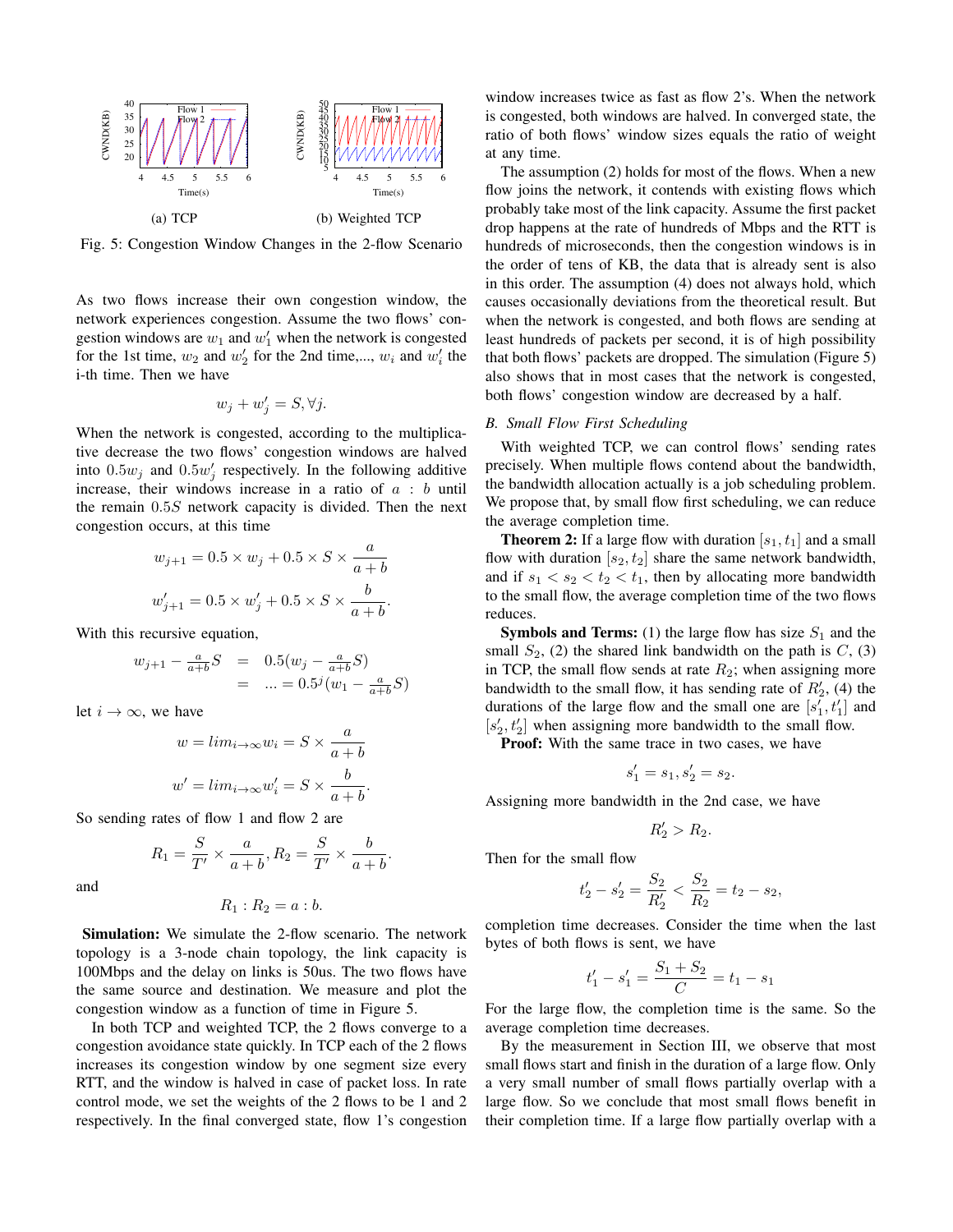

Fig. 6: Throughput in the 2-Flow Scenario

small flow, the overlapping period is less than a small flow's duration, which is 2 orders of magnitude smaller than its original completion time, thus it is neglectable.

Simulation: We still simulate the 2-flow scenario, with the two flow of size 100MB and 10MB on the same path. We set the large flow with weight 1 and small flow with 2 in weighted TCP, and also simulate the same flows with TCP. The throughput of both flows is shown in Figure 6.

In TCP, the large flow starts first, then followed by the small flow. According to TCP's fairness, both sending rates finally converge to half of the link capacity. In weighted TCP, the expected bandwidth allocation ratio is 2:1, which is exactly shown in Figure 6(b), and the completion time also decreases from 1.8s to 1.2s.

# *C. ATCP Design*

The design of ATCP is based on TCP rate control and flow scheduling in the previous sections. In ATCP, we first add a sent-data counter in the flow socket structure. It counts bytes as the flow sends data. Then we introduce a weight-size function, which takes the sent-data size as input and gives a weight as output. Finally, we change the additive increase in TCP by making the increased size proportional to the weight.

The weight is large at the beginning, and then decreases as sent-data size increases. So small flows' weight is relatively high in their duration; a large flow only sends the first few bytes with a high weight and the remaining bytes are sent with a low weight. When a small flow competes with a large flow, it is quite possible that the small flow has a higher weight than the large flow, so that small flow can get more bandwidth.

ATCP design satisfies the requirements in Section IV, ATCP uses AIMD scheme, so the network is still fully utilized. By setting small flows' a higher weight, ATCP guarantees that small flows get more bandwidth and complete more quickly. By counting sent bytes, ATCP does not need flow size information from the application layer; thus it is flow agnostic. All the changes are in the protocol stack, so ATCP avoids hardware device changes.

The weight-size function is the key of the adaptive rate control. ATCP start from the requirements and design the weight-size function:

- All flows achieve high network utilization. So the weightsize function is always positive.
- The more a flow sends, the less competitive it is. So the weight-size function is decreasing, but not necessary to

be strict.

- Small flows are more or at least not less competitive than large flows. So in the duration of a small flow, its weight is no smaller than a large one.  $W(s) = max(w)$ , for  $s < T_1$ , where  $T_1$  is the threshold of small flows.  $W(s)$  is a constant when  $s < T_1$  because if it is strictly monotone decreasing, a late-start large flow can have larger weight than an early-start small flow in their overlapping period, which degrades the small flow's throughput.
- ATCP should have neglectable influence on large flows. For several contending large flows, they should have the same behaviors with TCP, thus their weight should be the same. So  $W(s) = c$ , for  $s > T_2$ , where  $T_2$  is a threshold which means the flow has sent sufficient volume of traffic.  $W(s)$  is a constant when  $s > T_2$ , because if it is strictly monotone decreasing, the late-start large flows will dominate the early-started ones.

To satisfy the principles above, the weight-size function should have the following format

$$
W = \begin{cases} W_H & \text{if } s \le T_1 \\ W'(s) & \text{if } T_1 < s \le T_2 \\ W_L & \text{if } s > T_2 \end{cases}
$$

where the  $W'(s)$  is a monotone decreasing function from  $W_H$  to  $W_L$  at the range  $[T_1, T_2]$ . There are multiple choices of the function  $W'(s)$ , such as exponentially decreasing or linear decreasing. But considering the order of magnitude of small flows and large flows, we go on simplify the weight-size function to a two-segment constant function.

As we discussed in Section III, 80% bytes are sent by flows that are larger than 10MB, so we define the small flow threshold  $T_1$  to be 10MB. We want the large flows behave like TCP, and only when  $s > T_2$ , the large flows has a fixed weight and max-min fairness among them. So  $T_2$  should not be too large and the interval  $[T_1, T_2]$  should only be a small portion of the whole flow size. We assume it to be 2 orders of magnitude smaller. Consider the typical large flow size is hundreds of megabytes,  $T_2$  is in [1MB, 10MB]. Then  $T_2$  is simplified to be equal to  $T_1$ . In our real trace simulation, even we set  $T_1 \neq T_2$  and different  $W'(s)$ , we find very small portion of flows overlapping with large flows in  $[T_1, T_2]$  and the format of  $W'(s)$  really does not make too much difference. So the weight-size function is finally set to be:

$$
W = \begin{cases} W_H & \text{if } s \le T \\ W_L & \text{otherwise} \end{cases}
$$

.

By this weight-size function, for all flows that are smaller than T, their data will be sent by the highest weight  $W_H$ . When competing with a large flow, if the large flow is sending in weight  $W_H$ , its performance in ATCP is no worse than in TCP; if the large flow is sending in weight  $W_L$ , the small flow will be more aggressive. And comparing the magnitude of T and data size of a large flow, the latter is the most common case in the network, thus most small flows benefit.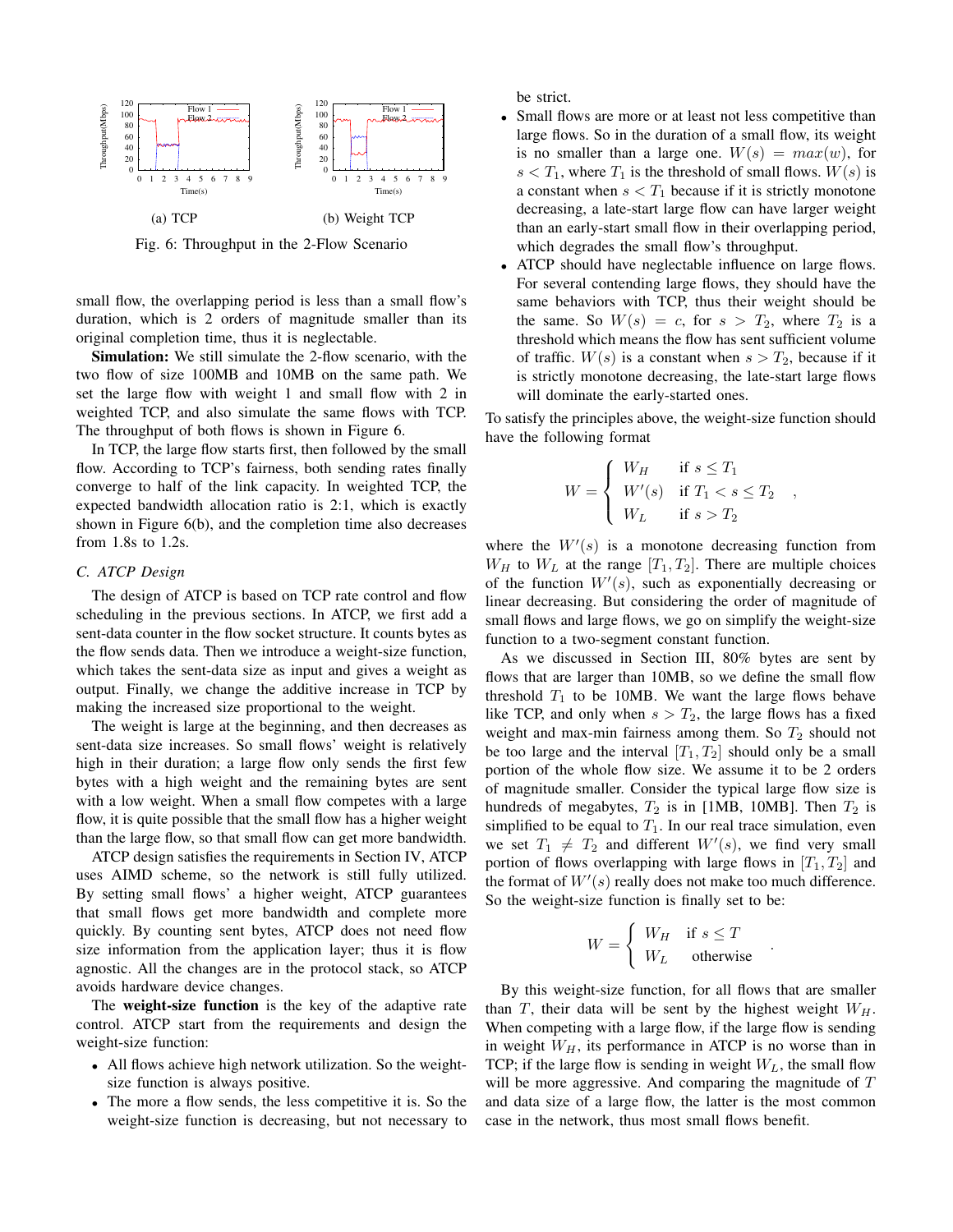### *D. Discussions*

ATCP does not lead to large flow starvation. ATCP allocates more bandwidth to small flows than large flows, thus small flows completes more quickly and leave more time to large flows as compensation. One may argue that if small flows come one by one which makes the large flow contends with small flows throughout its life, it always gets lower bandwidth in ATCP than in TCP. We argue that this comparison is unfair, because in ATCP, small flows complete more quickly, and if they come continuouly, there are actually more frequent small flows in ATCP. To make the comparison fair, we fix the flow trace with the same flow arrival time stamps and sizes, if the network sends data by the best effort and links are always close-to-fully-utilized, in a fixed period, the network sends a certain amount of bytes. In this amount, the total size of all small flows is fixed, and all the left bandwidth are used by large flows, which follows max-min fairness among them in both TCP and ATCP. So the large flows' completion time is not influenced. Simulation results also verify that large flows are not influenced.

There are many TCP variants now, such as Tahoe, Reno, new Reno, Cubic [19], etc., and the IETF TCPM working group [20] also develop various extensions of TCP to adjust to different scenarios. However, all these TCP variants follow AIMD, our mechanism can be used to modify them to be adaptive in the cloud.

ATCP does not achieve application-level fairness. If an application starts multiple connections to speed data transfer up, it gets more bandwidth than the application with less connections. However, this is not solved by TCP either. ATCP can work with other mechanisms that control fairness, such as fairness queuing or QoS. In this case, the flows in the same queue can still reduce their average completion time by ATCP.

The weight-size function can be in other formats. For example, it can be refreshed periodically to adjust to some periodical bursty flows. Recently there are some flow deadlineaware designs such as  $D^3$  [5] and D2TCP [13]. We can also achieve this by changing the weight-size function to be weighttime function. For example, we let the weight function increase with time first, and after it misses the deadline, the weight is decreased to a small value.

A flow's data transfer time includes propagation delay, queuing delay and transmission time. Propagation delay equals [sum of links' length] over [light speed in the links], queuing delay is the sum of [queue length in each switch] over [link bandwidth], and transmission time equals [flow size] over [sending rate]. ATCP actually decreases the transmission time by assigning a larger sending rate. In the data center, if the data size is too small, the queuing delay and propagation delay dominate the total transfer time, the improvement is limited. While if the transmission time dominates the total time, the improvement is more significant. In this case the flow size is usually 100KB-10MB according to our simulation.





Fig. 8: Median Completion Time of Medium Flows

## VI. IMPLEMENTATION

We implement ATCP in NS2 to estimate parameters and evaluate the trace from data center and other benchmarks. In NS2's socket data structure, we add the parameter  $W_H$ ,  $W_L$ and  $T$  as members, and we also add the counter to the socket to record sent-data size which is set to be 0 initially. When the socket sends data, the size of sent data is added to the counter. In congestion avoidance state, when the congestion window CWND is increased by some value adder, we increase it by adder  $\times$  weight(), where weight() is computed by the parameters and counter. We add APIs to set the parameters in the socket data structure.

The changed code is less than 100 lines, but it improves TCP's performance significantly.

#### VII. EVALUATION

In this section, we first use real trace simulation to discuss how to set the parameters  $W_H$  and  $W_L$ , and then evaluate ATCP performance in various scenarios such as different topologies and traces. Finally, we compare application performance in TCP, DCTCP [9] and ATCP.

## *A. Parameter Setting*

In weight-size function, the parameters are  $W_H$ ,  $W_L$  and threshold  $T$ . We set up the  $T$  by observing the flow size distribution in Figure III. The gap between small and medium  $(<10MB$ ) flows and large ( $>10MB$ ) flows is very obvious, so we set the parameter  $T$  to be 10MB.

We build a 4-hop chain topology with 100Mbps capacity and 50us latency on each link. We use the measured trace and try combinations of  $W_H + W_L$  (fixed-sum mode) and  $W_H$ :  $W_L$  (proportional mode). We simulated with  $W_H + W_L$ and  $W_H$  :  $W_L$  ranging from 1 to 5. We measure the flow completion time. The results are shown in Figure 8 and Figure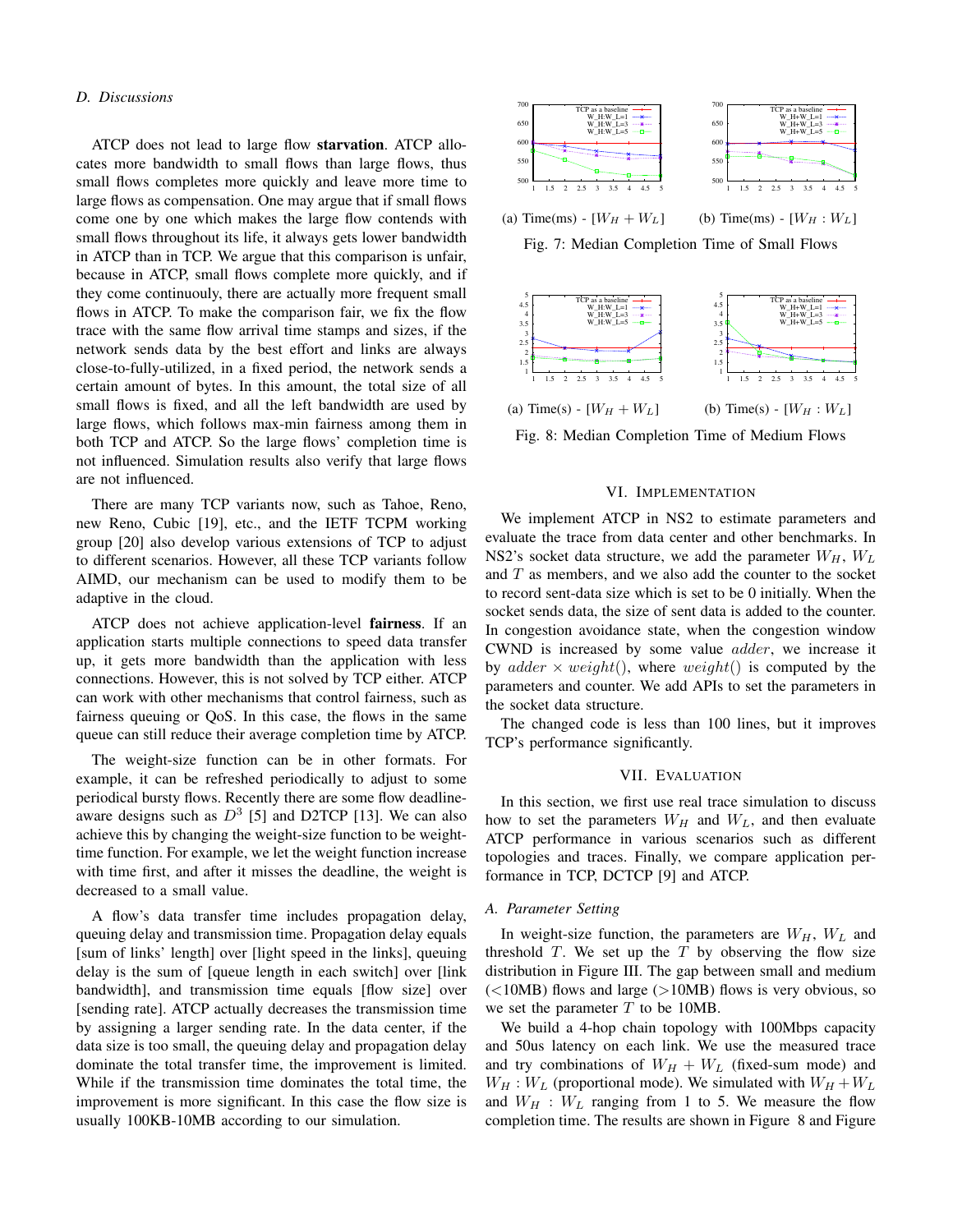7, which are the median of completion times for medium flows and small flows.

Compared with small flows, medium flows have more significant improvement. In the best case, with  $W_H = 3$  and  $W_L = 1$ , median completion time for medium flow is reduce by 40% from 2.3s to 1.4s. In all cases with  $W_H : W_L > 2$ , median completion time is reduced by 20% to 40%. While small flows' median completion time is reduced by at most 15%. In most cases, the reduction is about 10%. Since the flow completion time is composed by propagation delay, queuing delay and transmission time. Small flows' propagation delay dominates the total transfer time, so allocating more bandwidth only helps a bit; but medium flows' transmitting time(size/rate) dominates the total transfer time, so allocating more bandwidth improves medium flow's performance more.

 $W_H : W_L$  plays a key role in bandwidth allocation. From figure 8(b) the larger the ratio is, the smaller the completion time is. The completion time reduces rapidly as  $W_H : W_L$ varies from 1 to 4, then trend slows down. This can be explained by the 2-flow example, suppose the weight ratio is  $R$ , the link capacity is  $C$  and the medium flow size is  $S$ , then the bandwidth allocated to medium flow is

$$
C \times \frac{R}{R+1}
$$

,

so the completion time is

$$
\frac{S}{C} \times (1 + \frac{1}{R}),
$$

whose curve is decreasing rapidly first, then slows down.

 $W_H + W_L$  has influence on the oscillation of total throughput. In the 2-flow example,  $(W_H + W_L) \times$ Segment Size is the increment of sum of all congestion windows in each RTT. With a large  $W_H + W_L$ , the total congestion window exceeds the networks capacity quickly, and packet loss happens frequently, which leads to throughput oscillation. So as  $W_H + W_L$  increases from 1 to 5, the completion time decreases first, then increases, which matches Figure 8(a).

## *B. ATCP Performance*

We first simulate ATCP on a **chain topology** to evaluate its effectiveness and robustness in various situations. We still use the flow traces from the measurement and 4-hop chain topology. In all these evaluations, we set  $W_H = 3$  and  $W_L =$ 1.

We introduce flow **deadlines** from  $D_3$  [5]. Applications in data center usually have deadlines, which constrained by the service's acceptive response. Only flows that complete in their deadline is meaningful [5]. For example, in some distributed computations such as web search, the sub task that cannot complete before a certain deadline is abandoned. We introduce deadline for our small flows, we take the deadline of 30ms from [5]. We look into the result get in previous section with  $W_H = 3$  and  $W_L = 1$ , the results is that with ATCP, 84.6% small flows meet with their deadlines, while only 77% small flows meeting with their deadline in TCP.

TABLE I: Completion Time - Flow Density

|                       | Median Completion Time       |                              |
|-----------------------|------------------------------|------------------------------|
| Setting               | (Small/Medium Flows)         |                              |
|                       | <b>TCP</b>                   | <b>ATCP</b>                  |
| Non-dense flows       | $625 \text{ms}/2.3 \text{s}$ | 543ms/1.4s                   |
| dense non-large flows | $763 \text{ms}/2.5 \text{s}$ | 680ms/1.6s                   |
| dense large flows     | 750ms/2.8s                   | 680ms/1.8s                   |
| dense all flows       | $813 \text{ms}/2.9 \text{s}$ | $707 \text{ms}/1.8 \text{s}$ |

TABLE II: Completion Time with Disjoint Path

|                          | Median Completion Time       |                              |  |
|--------------------------|------------------------------|------------------------------|--|
| Setting                  | (Small/Medium Flows)         |                              |  |
|                          | TCP                          | <b>ATCP</b>                  |  |
| Large flows on the chain | $562 \text{ms}/2.0 \text{s}$ | $489 \text{ms}/1.3 \text{s}$ |  |
| Small flows on the chain | $688 \text{ms}/2.5 \text{s}$ | 598ms/1.6s                   |  |

ATCP is robust in case of dense flows. We increase the density of flows in three ways, dense large flows, dense nonlarge flows, and dense all flows, the way we increase flow density is to double the corresponding (large, non-large, and all) flow number in a fixed time. As we expected, with the increase in completion time, which is measured in Table I the links become more congested, so the throughput for each flow decreases. In all cases, ATCP reduces completion time compared with TCP, small flows' median completion time get 10%-13% reduction at the median and medium flows is about 30%-40%. In dense non-large flow case, the improvement is a bit better, which is 39% than that in dense large flow case in which the reduction is 36% for medium flow; because in dense non-large flow case, non-large flows take more bandwidth from the large flows.

Flows always have disjoint paths, and only some links on the path may be shared. We simulate two scenarios where large flows and small flows partially share their path. We use a 5 node chain topology. In the first case, large flows transfer data through the whole chain, and small and medium flows takes one of the links from the chain. In the second case, each large flow takes one link respectively, while small and medium flow pass the whole chain. We still use trace from the measurement. The completion time at both cases with different parameters are shown in Table II.

In both cases, ATCP works better. Even when flows share different links, non-large flows still get more bandwidth when they compete with large flows. In the case that large flows take the whole chain, the performance is a bit better than that in the case that non-large flows take the whole chain. If the large flow takes the whole chain, as long as one of the links on its path is congested, the long flow will decrease the sending rate at the whole chain, which will give more opportunity for non-large flow on other links.

We also simulate a **web service** application in a tree

TABLE III: Web Service in a Tree

| Completion Time        | <b>TCP</b> | <b>ATCP</b> |
|------------------------|------------|-------------|
| median of small flows  | 102ms      | 80ms        |
| median of medium flows | 1.7s       | 1.2s        |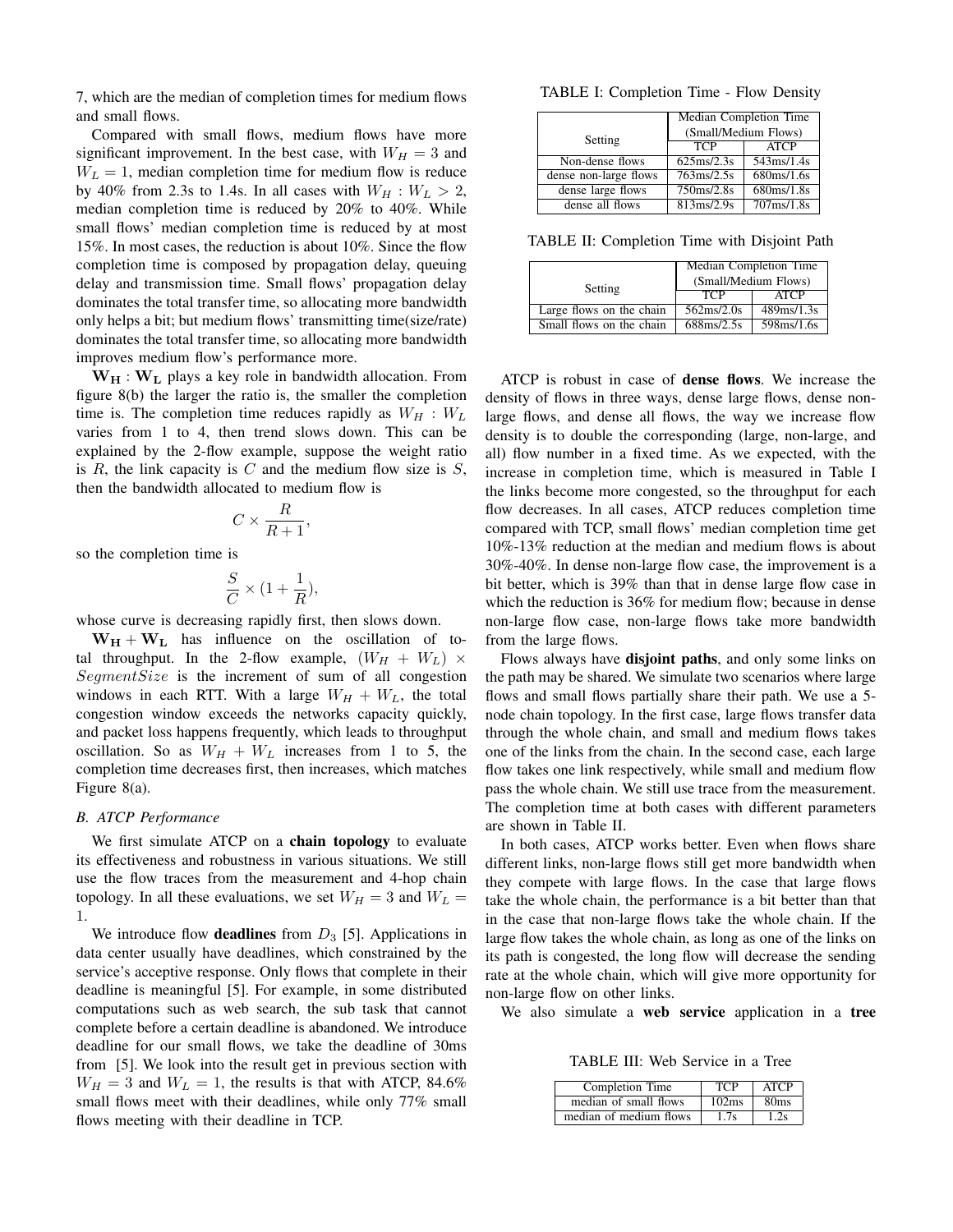

Fig. 9: Median Web Service Completion Time



Fig. 10: Completion Time in Fattree

topology like Figure II(a), we choose a one node as a web server and one node as a database. The database server backups data by transmitting data to another server, which is a large flow. We also add some other background flows, with the distribution of Figure III. Then we simulate some non-large flows from between web server and a client and between web server and database. Results in Table III show that there are about 5%-10% improvement on completion time for small flows, about 50% for medium flows, and almost no influences on large flows.

# *C. ATCP vs. DCTCP*

We compare ATCP with DCTCP. We choose DCTCP because both of them are flow agnostic, and we do not need deadlines from the applications.

We perform our simulations on a network with **fattree** [21] topology. We maintain the full bisection bandwidth in a tree topology to simulate the rich paths in fattree [21] topology. There are 4 racks with each rack having up to 10 machines. Each of these machines connects to the top-of-rack (ToR) switch via 1 Gbps link. ToR switches are connected to a core router via 10 Gbps link. One server works as an aggregator in a distributed application, and all other servers send small responses of size in [1KB, 10MB] to the aggregator. Then we inject a background flow for the core switch to the aggregator. We compare TCP, ATCP and DCTCP in terms of the flows' median completion time.

In Figure 10, small flows' median completion time is 210ms, 20ms and 21ms in TCP, DCTCP and ATCP respectively; and medium flows' median is 1.1s, 0.93s and 0.81s. Both ATCP and DCTCP dominate TCP; ATCP allocates more bandwidth to small flows to reduce their transmission time; DCTCP maintains smaller switch queue length to reduce their queuing delay. In DCTCP and ATCP, the small flows completion times are near each other. But medium flows have



Fig. 11: MapReduce Shuffle Flows' Completion Time CDF

better performance in ATCP than DCTCP. Because DCTCP reduce the queuing time in the network, and this saving has an upper bound (queue length over bandwidth); but ATCP reduce the transmission time (data size over sending rate), so that the larger the data size is, the more a flow benefits.

Referring to the deadline discussion in [5], we set a deadline of 30ms for the flows smaller than 100KB. In our simulation, the percentage of flows whose deadlines are satisfied are 23%, 62% and 61% in TCP, DCTCP and ATCP respectively. ATCP improves TCP a lot and is comparable with DCTCP. In our simulation, we use rather dense flows compared with  $D^3$  [5], and 38% more flows are satisfied. This portion is larger than the result in  $D^3$ . We believe ATCP is comparable with  $D^3$  in terms of the service deadline.

Finally, we look into an application's performance. We take MapReduce as an example. According to [22], the straggler in the shuffle phase influences the application's whole performance. With the same topology and background flow setting, we deploy TCP, ATCP and DCTCP for a MapReduce simulation. We collect the completion times of all shuffle flows. Figure 11 displays the completion time CDF of a hadoop job's shuffle flows in different protocols. The ATCP curve is the leftmost, thus is the most efficient protocol for shuffle flows. By running MapReduce several times, ATCP and DCTCP perform better than TCP in terms of average completion time. ATCP reduce the average completion time by 61%, and DCTCP by 59%. ATCP is even better than DCTCP, because in our MapReduce simulation, we simulate a large data sorting application, and set the data block size to be 8MB. In this size, ATCP flows benefit more than DCTCP.

The latest completion time determines the application's completion time. ATCP reduces the data shuffle time by 33% and total job completion time by 10.5%; DCTCP reduce these them by 25% and 7%. ATCP's small-flow-preferred mechanism improves distributed application's performance in the end. This MapReduce simulation also implies that the MapReduce application can be configured to suits the new transport layer protocol.

## VIII. RELATED WORK

There are vast literatures on TCP congestion control. However, our idea that ATCP combines rate control, flow scheduling and cloud adaptiveness is more or less different from existing works.

MulTCP  $[23]$  and AIMD $(a,b)$  TCP  $[24]$  all proposes that by changing additive increase rate the TCP flow's throughput and